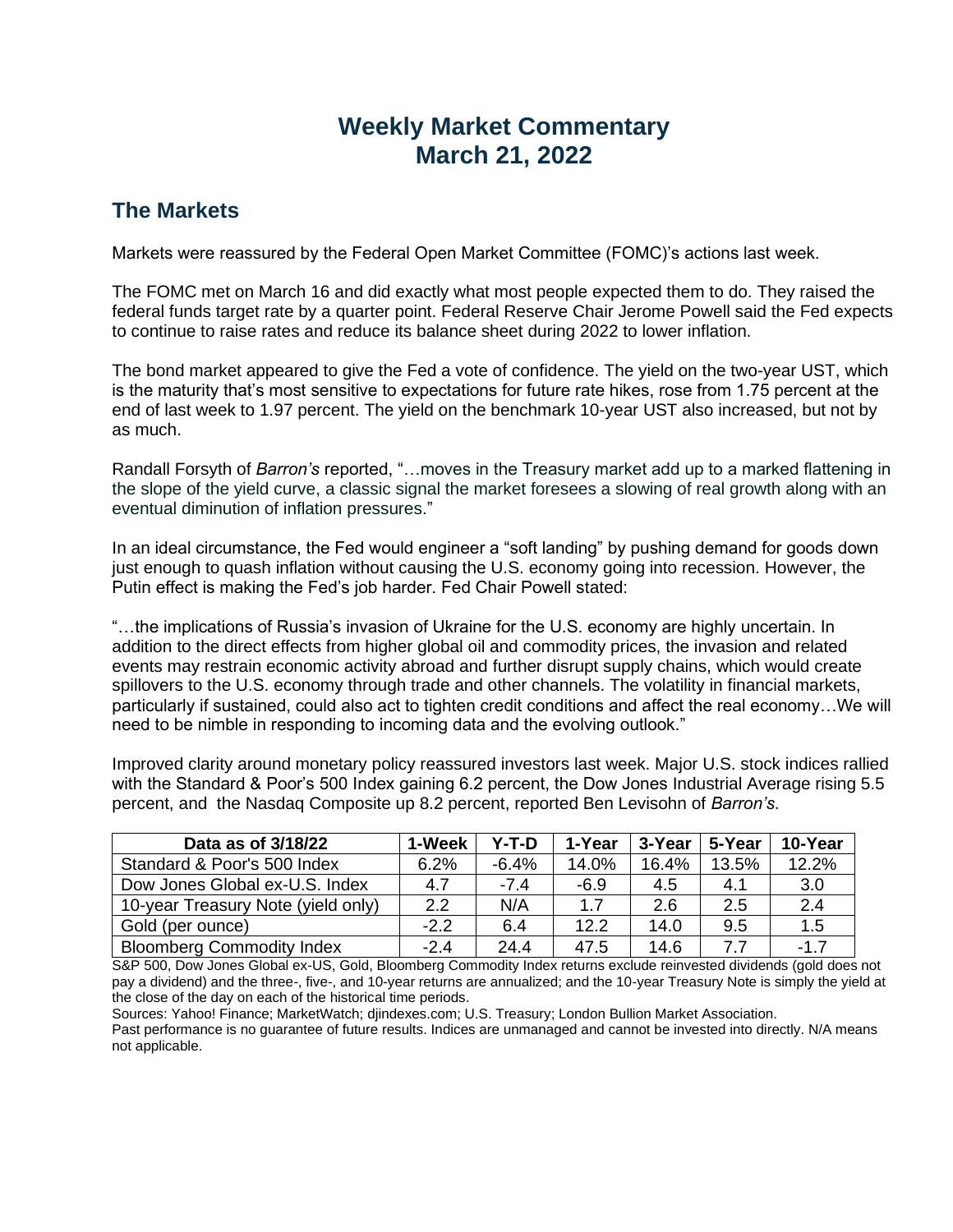**SPRING FORWARD. FALL BACK.** If you live in a state with daylight savings time, this may be the mnemonic device you use to remember that clocks gain an hour in March and lose an hour in November.

The idea of daylight savings time was touted by Ben Franklin, but it didn't really catch on until World War I, reported *The Economist*. At that time, Britain, France and Germany decided that adding an extra hour of daylight would reduce coal usage and help the war effort, so they moved clocks forward for several months.

Changing time isn't popular today. A survey taken in the U.S. last November found that, overall, about six in 10 Americans would prefer not to have a time change, reported Kathy Frankovic of YouGovAmerica.

Last week, the U.S. Senate unanimously passed the Sunshine Protection Act, a bill that would make daylight savings time the new permanent "standard time". If the House of Representatives agrees the U.S. will have later sunsets all year round, beginning in 2023.

There may be economic advantages to adopting daylight savings time. Economists say that restaurants, retail stores and leisure businesses benefit from longer days, reported Angel Adegbesan of *Bloomberg*. There could be some disadvantages, too. Randyn Charles Bartholomew of *Scientific American* explained:

"Our wakefulness is governed by a circadian rhythm inside us linked to the solar cycle. Although many sleep researchers approve of ending the clock changes, they prefer the use of standard time… Less sunlight in the morning makes it harder for us humans to get started in the day, and more sunlight in the evening makes it harder to get to sleep. Darkness is a signal…that it's time to start producing more melatonin, which is our body's cue to lower internal temperature and start feeling sleepy. Early morning light...cause our bodies to stop melatonin production so we can feel wakeful throughout the day."

That may be why making daylight savings time permanent was so unpopular the last time Congress did it, in the 1970s. The law was repealed after 16 months.

## **Weekly Focus – Think About It**

"No man is an island, entire of itself; every man is a piece of the continent, a part of the main. If a clod be washed away by the sea, Europe is the less, as well as if a promontory were, as well as if a manor of thy friend's or of thine own were: any man's death diminishes me, because I am involved in mankind, and therefore never send to know for whom the bell tolls; it tolls for thee."

*—John Donne, writer and poet*

Best regards,

*Bobby* Robert J. Cummings, CFP®, AIF®, CFBS, CLTC President Cummings Wealth Management Group [www.cummingswealth.com](http://www.cummingswealth.com/) 843-884-9898

P.S. Please feel free to forward this commentary to family, friends or colleagues. If you would like us to add them to the list, please reply to this email with their email address and we will ask for their permission to be added.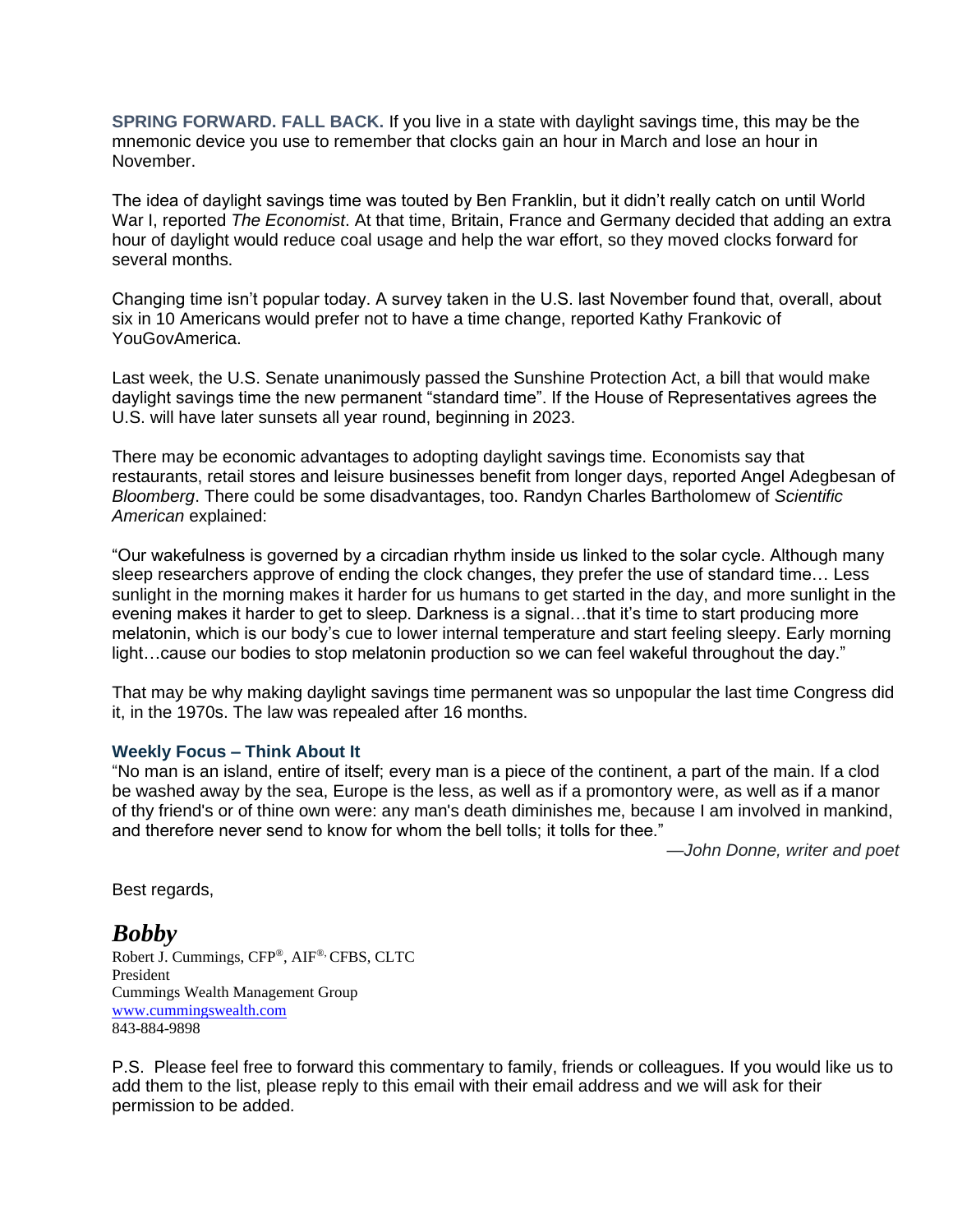\* Securities and advisory services offered through Commonwealth Financial Network, Member FINRA/SIPC, a registered investment advisor.

\* These views are those of Carson Coaching, not the presenting Representative, the Representative's Broker/Dealer, or Registered Investment Advisor, and should not be construed as investment advice.

\* This newsletter was prepared by Carson Coaching. Carson Coaching is not affiliated with the named firm or broker/dealer. \* Government bonds and Treasury Bills are guaranteed by the U.S. government as to the timely payment of principal and interest and, if held to maturity, offer a fixed rate of return and fixed principal value. However, the value of fund shares is not guaranteed and will fluctuate.

\* Corporate bonds are considered higher risk than government bonds but normally offer a higher yield and are subject to market, interest rate and credit risk as well as additional risks based on the quality of issuer coupon rate, price, yield, maturity, and redemption features.

\* The Standard & Poor's 500 (S&P 500) is an unmanaged group of securities considered to be representative of the stock market in general. You cannot invest directly in this index.

\* All indexes referenced are unmanaged. The volatility of indexes could be materially different from that of a client's portfolio. Unmanaged index returns do not reflect fees, expenses, or sales charges. Index performance is not indicative of the performance of any investment. You cannot invest directly in an index.

\* The Dow Jones Global ex-U.S. Index covers approximately 95% of the market capitalization of the 45 developed and emerging countries included in the Index.

\* The 10-year Treasury Note represents debt owed by the United States Treasury to the public. Since the U.S. Government is seen as a risk-free borrower, investors use the 10-year Treasury Note as a benchmark for the long-term bond market. \* Gold represents the 3:00 p.m. (London time) gold price as reported by the London Bullion Market Association and is expressed in U.S. Dollars per fine troy ounce. The source for gold data is Federal Reserve Bank of St. Louis (FRED), https://fred.stlouisfed.org/series/GOLDPMGBD228NLBM.

The Bloomberg Commodity Index is designed to be a highly liquid and diversified benchmark for the commodity futures market. The Index is composed of futures contracts on 19 physical commodities and was launched on July 14, 1998. \* The DJ Equity All REIT Total Return Index measures the total return performance of the equity subcategory of the Real Estate Investment Trust (REIT) industry as calculated by Dow Jones.

\* The Dow Jones Industrial Average (DJIA), commonly known as "The Dow," is an index representing 30 stock of companies maintained and reviewed by the editors of The Wall Street Journal.

\* The NASDAQ Composite is an unmanaged index of securities traded on the NASDAQ system.

\* International investing involves special risks such as currency fluctuation and political instability and may not be suitable for all investors. These risks are often heightened for investments in emerging markets.

\* Yahoo! Finance is the source for any reference to the performance of an index between two specific periods.

\* The risk of loss in trading commodities and futures can be substantial. You should therefore carefully consider whether such trading is suitable for you in light of your financial condition. The high degree of leverage is often obtainable in commodity trading and can work against you as well as for you. The use of leverage can lead to large losses as well as gains.

\* Opinions expressed are subject to change without notice and are not intended as investment advice or to predict future performance.

\* Economic forecasts set forth may not develop as predicted and there can be no guarantee that strategies promoted will be successful.

\* Past performance does not guarantee future results. Investing involves risk, including loss of principal.

\* The foregoing information has been obtained from sources considered to be reliable, but we do not guarantee it is accurate or complete.

\* There is no guarantee a diversified portfolio will enhance overall returns or outperform a non-diversified portfolio. Diversification does not protect against market risk.

\* Asset allocation does not ensure a profit or protect against a loss.

\* Consult your financial professional before making any investment decision.

\* To unsubscribe from the Cummings Wealth Management Group Weekly Commentary, please write us at 1275 Ben Sawyer Blvd, Mt. Pleasant, SC 29464; or reply to this email with "Unsubscribe" in the subject line. Consult your financial professional before making any investment decision.

## Sources:

<https://www.federalreserve.gov/mediacenter/files/FOMCpresconf20220316.pdf>

[https://home.treasury.gov/resource-center/data-chart-center/interest-](https://home.treasury.gov/resource-center/data-chart-center/interest-rates/TextView?type=daily_treasury_yield_curve&field_tdr_date_value_month=202203)

[rates/TextView?type=daily\\_treasury\\_yield\\_curve&field\\_tdr\\_date\\_value\\_month=202203](https://home.treasury.gov/resource-center/data-chart-center/interest-rates/TextView?type=daily_treasury_yield_curve&field_tdr_date_value_month=202203)

[https://www.barrons.com/articles/feds-rate-rises-drag-stocks-down-51647466599?mod=article\\_inline](https://www.barrons.com/articles/feds-rate-rises-drag-stocks-down-51647466599?mod=article_inline) (*or go to*  [https://resources.carsongroup.com/hubfs/WMC-Source/2022/03-21-](https://resources.carsongroup.com/hubfs/WMC-Source/2022/03-21-22_Barrons_The%20Market%20Rose%20on%20the%20Feds%20Rate%20Hikes_3.pdf)

[22\\_Barrons\\_The%20Market%20Rose%20on%20the%20Feds%20Rate%20Hikes\\_3.pdf\)](https://resources.carsongroup.com/hubfs/WMC-Source/2022/03-21-22_Barrons_The%20Market%20Rose%20on%20the%20Feds%20Rate%20Hikes_3.pdf)

<https://www.barrons.com/articles/stock-market-dow-nasdaq-sp-500-51647648789?refsec=the-trader> (*or go to*  [https://resources.carsongroup.com/hubfs/WMC-Source/2022/03-21-](https://resources.carsongroup.com/hubfs/WMC-Source/2022/03-21-22_Barrons_The%20Stock%20Market%20Just%20Had%20Its%20Biggest%20Gain%20Since%202020_4.pdf)

[22\\_Barrons\\_The%20Stock%20Market%20Just%20Had%20Its%20Biggest%20Gain%20Since%202020\\_4.pdf\)](https://resources.carsongroup.com/hubfs/WMC-Source/2022/03-21-22_Barrons_The%20Stock%20Market%20Just%20Had%20Its%20Biggest%20Gain%20Since%202020_4.pdf)